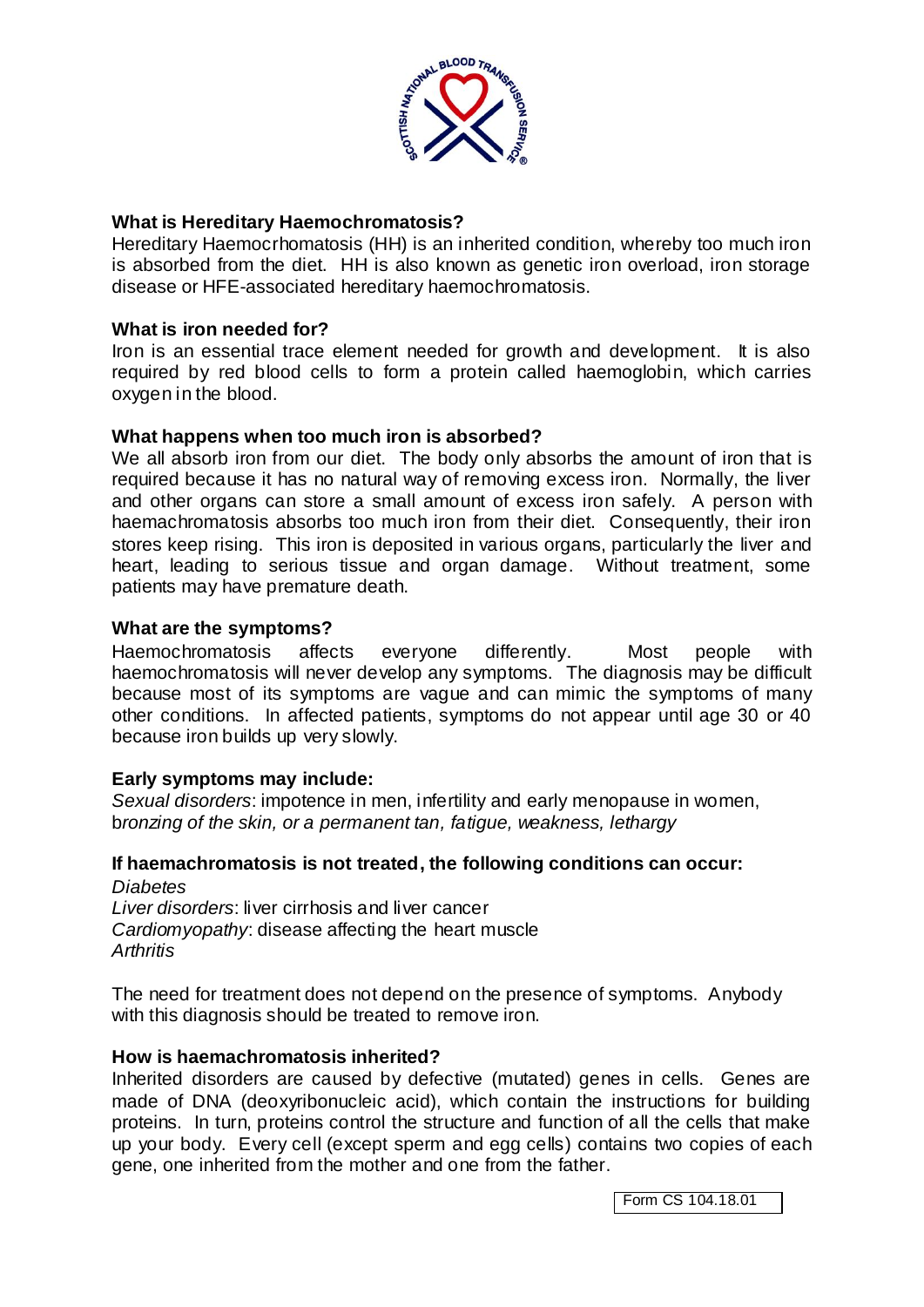



 $H = H$ aemochromatosis gene mutation h = normal gene

Hh = Haemachromatosis carrier HH = Haemachromatosis patient Nh = normal

The two important mutations in haemachromatosis are C282Y and H63D. C282Y is the most important and present in most patients. Haemachromatosis is in the HFE gene, a recessive gene disorder. For a person to be at risk of over absorbing iron and developing symptoms of haemachromatosis, he/she must have two copies of the mutated haemochromatosis (HFE) gene. If a person only has one mutated HFE gene, they are known as carriers. In the UK, about one in eight white people are carriers. Carriers do not develop the condition themselves, but may pass the mutated gene onto their children. If two carriers have a child, their child has a 50 per cent chance of inheriting one mutated HFE gene (i.e. becoming a carrier), and 25% chance of inheriting both mutated HFE genes.

## **What tests are done?**

A number of tests are performed depending on the clinical situation.

1) Blood tests to measure the iron status at diagnosis and subsequently to monitor the effectiveness of treatment:

## **Transferrin Saturation (TS)**

The transferrin saturation is a measure of the amount of iron carried on the iron transport protein, transferrin.

## **Serum Ferritin**

This indicates the amount of iron stored in the body.

2) To confirm the diagnosis of haemochromatosis or to identify family members at risk of loading iron:

## **HFE Gene Test**

A simple blood test for the HFE gene mutation is positive in over 90% of those affected.

To look for evidence of organ damage: